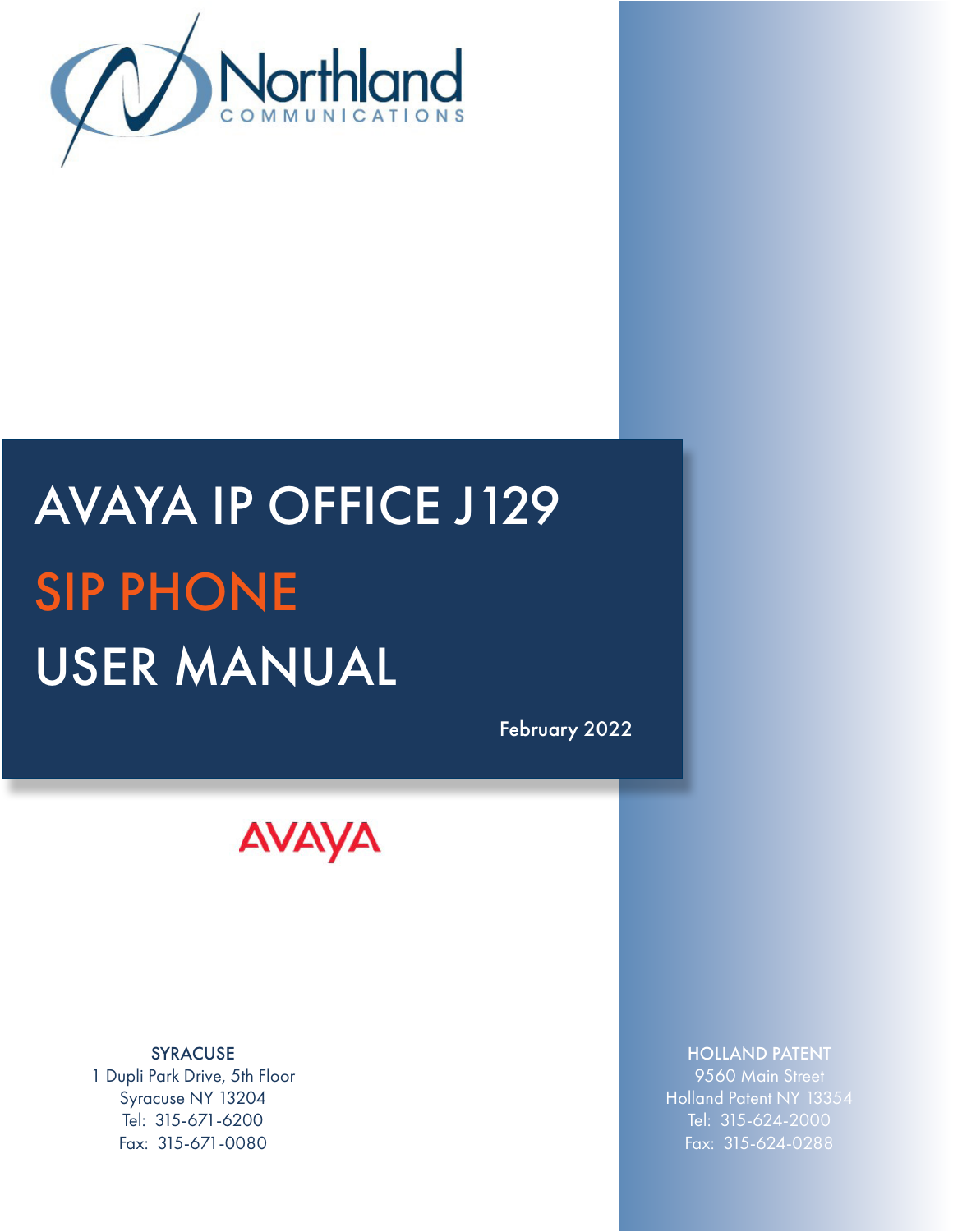

# TELEPHONE KEYS AND FEATURES

| 1 Beacon LED     | Indicates an incoming call, an active speaker call or a new voicemail                                                                                                                                                 |  |
|------------------|-----------------------------------------------------------------------------------------------------------------------------------------------------------------------------------------------------------------------|--|
| 2 Phone Display  | Displays phone's extension, missed call information and information on active calls such as caller ID                                                                                                                 |  |
| 3 Softkeys       | Displays information that is activated by pressing the key below the action. Softkeys are context sensitive.                                                                                                          |  |
|                  | 4 Navigation Keys Navigates through various menu options on display.                                                                                                                                                  |  |
| 5 Phone Button   | Moves the phone screen.                                                                                                                                                                                               |  |
| 6 Back           | Cancels the current action and returns you to the previous screen.                                                                                                                                                    |  |
| <b>7 Speaker</b> | Places the call on Speaker, to return to handset, lift handset.                                                                                                                                                       |  |
| 8 Main Menu      | Access menu options and phone settings.                                                                                                                                                                               |  |
| 9 Hold           | Places active call on hold.                                                                                                                                                                                           |  |
| 10 Volume        | Increases or decreases volume of active call or when idle, ringer volume                                                                                                                                              |  |
| 11 Mute          | Navigates between various menu options. You can use the Left navigation key to perform the back<br>function that takes you one level up the menu options.                                                             |  |
|                  | SOFTKEY LABELS: Appear on display to indicate features that can be activated by pressing the keys directly below.<br>These features change based on the current state of the phone. IE: on an active call, idle, etc. |  |
|                  | When the phone is idle the following Softkeys appear:                                                                                                                                                                 |  |

- + Redial Redials the last number called from your phone.
- + Contacts Accesses the Personal Contacts List.

#### When your phone is ringing the following Softkeys appear:

- + Answer Answers the ringing call.
- + Ignore Stops the ringing of your telephone (Call is redirected to Voicemail).

# When you are connected to a call the following Softkeys appear.:

- + New Call Allows you to place a second call
- + Conference Creates a three-way call
- + Transfer Sends the call to another extension
- NOTES: As you complete the actions, additional Softkeys appear. The MORE Softkey appears in the majority of Softkey menus and allows you to view additional Softkey options.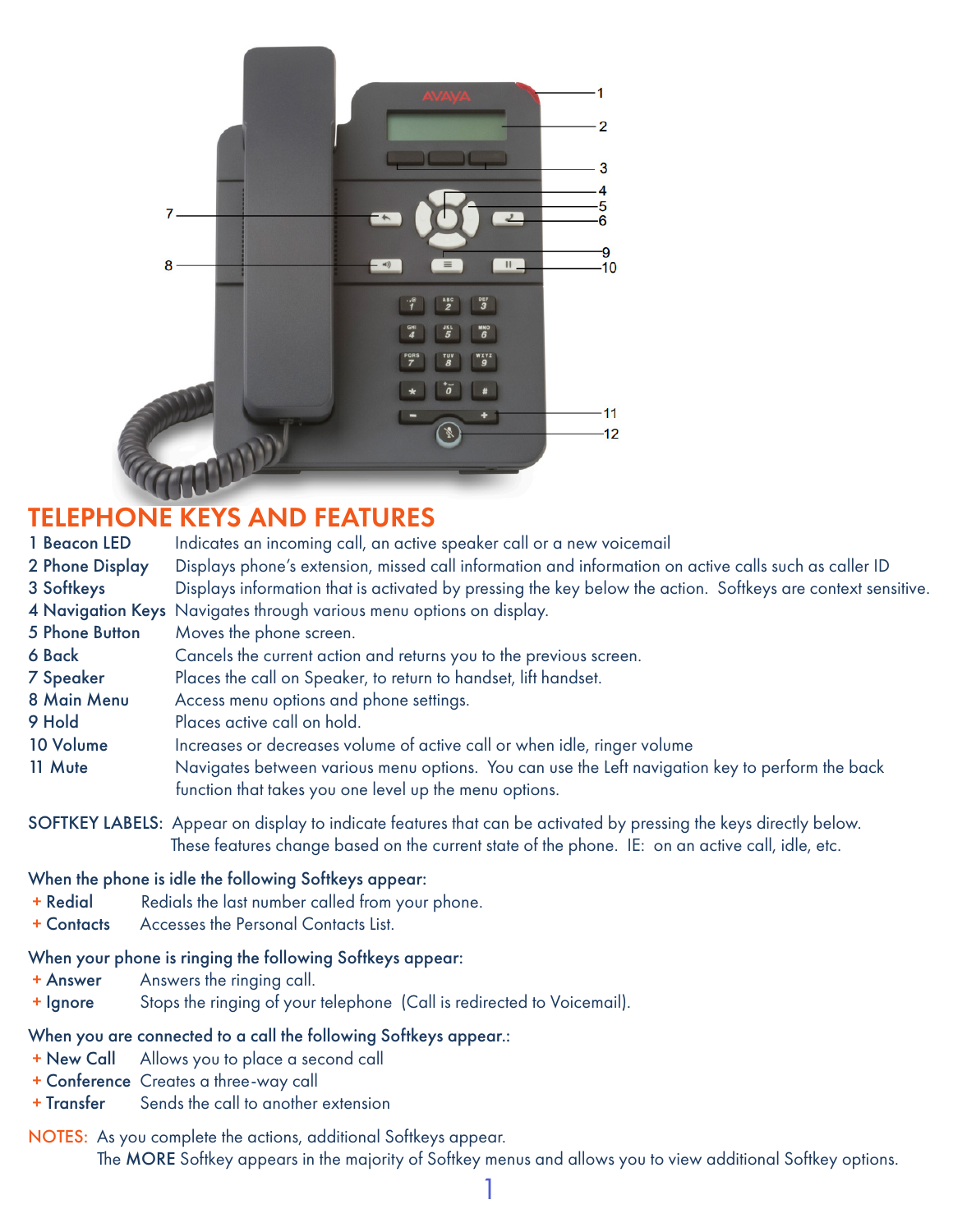# CALL PROCESSING

# ANSWERING AND PLACING CALLS

| TO ANSWER INCOMING CALL:<br><b>OR</b><br><b>OR</b><br><b>OR</b> | Phone rings, Indicator Flashes Slow<br><b>Lift Handset</b><br>Press SPEAKER Key<br><b>Press ANSWER Softkey</b><br>Press OK Key                                                                                 |
|-----------------------------------------------------------------|----------------------------------------------------------------------------------------------------------------------------------------------------------------------------------------------------------------|
| <b>TO IGNORE THE CALL:</b>                                      | Press the <b>IGNORE</b> Softkey Call is redirected to Voicemail                                                                                                                                                |
| TO ANSWER SECOND CALL:<br><b>OR</b>                             | Press OK Key<br>Press ANSWER Softkey first call automatically holds                                                                                                                                            |
| <b>TOGGLE BETWEEN CALLS:</b>                                    | Press SWAP Softkey. Two small dots appear in right corner of display to indicate<br>you have two active calls                                                                                                  |
| <b>TO PLACE A CALL:</b><br><b>OR</b>                            | Lift the Handset or<br>Press the Speaker Key<br>Enter Number                                                                                                                                                   |
| TO PLACE A SECOND CALL:                                         | Press NEWCALL Softkey first call is automatically held<br><b>Enter Number</b>                                                                                                                                  |
| SPEAKER: Press to toggle calls between handset and speaker      |                                                                                                                                                                                                                |
|                                                                 | TO SWITCH TO SPEAKER FROM HANDSET: Press SPEAKER Key                                                                                                                                                           |
| TO RESUME PRIVACY:                                              | Lift handset                                                                                                                                                                                                   |
| Caller cannot overhear office noise/conversation                | MUTE: Turns off your Microphone (Speaker, Handset and Headset) to allow you to speak privately.                                                                                                                |
| <b>TO USE:</b>                                                  | Press MUTE Key Mute Key lights blue<br>TO RESUME CONVERSATION: Press MUTE Key again Mute key light goes off                                                                                                    |
| TO HOLD:<br>TO RETURN TO CALLER: Press RESUME Softkey           | HOLD: Places an active call on hold. This is an exclusive hold to your phone. No one else can retrieve call.<br>Press HOLD Softkey. Display reads Hold                                                         |
| <b>TRANSFER:</b><br><b>Blind Transfer</b>                       | Allows you to connect your call to someone else (With call on line)<br>Press TRANSFER Softkey<br>Call automatically held<br>Enter EXTENSION Number<br>Press CALL Softkey<br>Press COMPLETE Softkey immediately |

**or** and the contract of the contract of the contract of the contract of the contract of the contract of the contract of the contract of the contract of the contract of the contract of the contract of the contract of the c *Announced* Press TRANSFER Key Call automatically held Enter EXTENSION Number Press CALL Softkey Wait for party to answer and announce the call Press COMPLETE Softkey

TRANSFER TO VOICEMAIL: Sends a caller directly to voicemail without ringing the phone Press TRANSFER Key Call automatically held

Press # Sign

Enter EXTENSION Number

Press CALL Softkey

Press COMPLETE Softkey immediately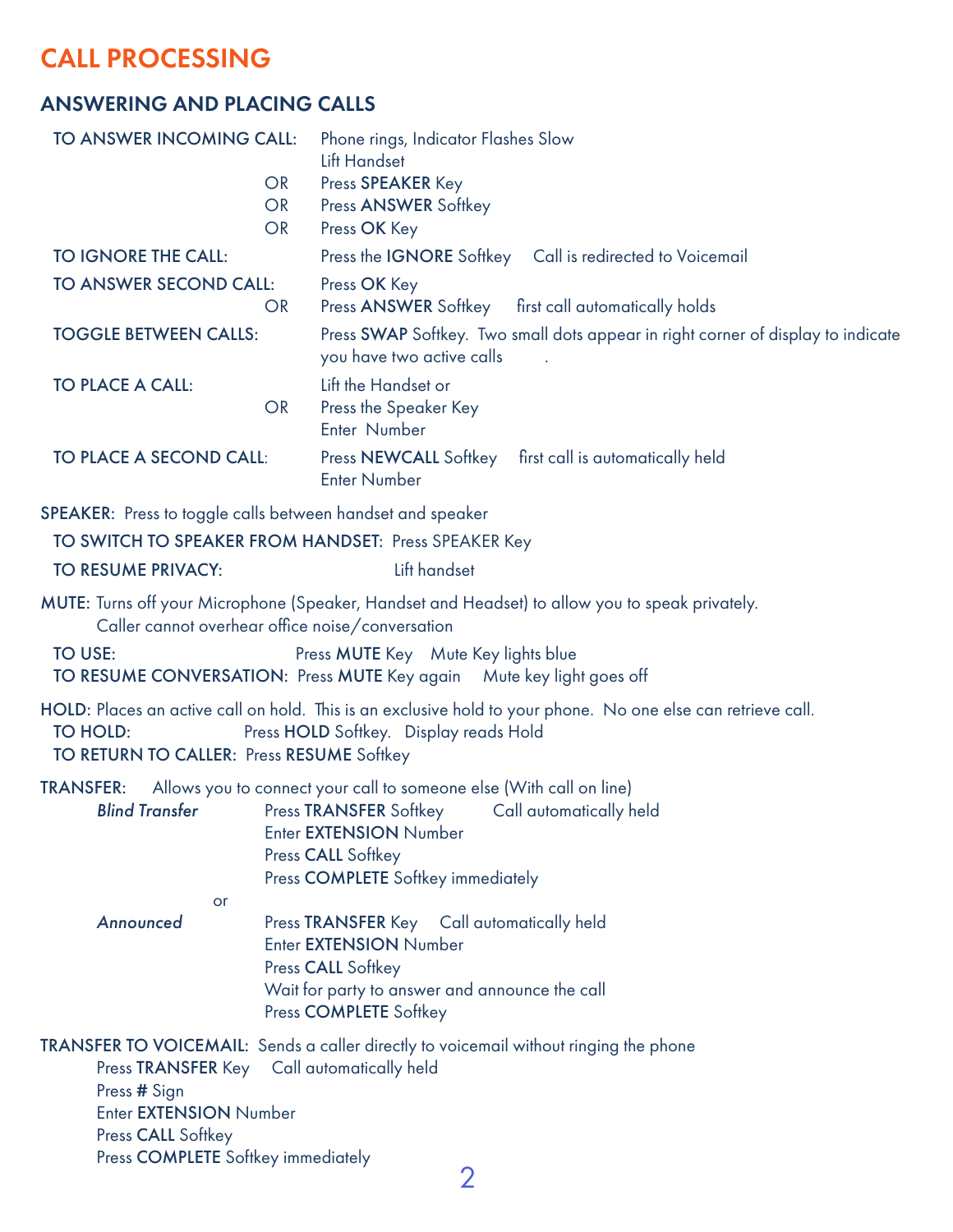## ADHOC CONFERENCE: Allows three-way Conferencing (With call on line) Press CONFERENCE Sotkey Enter Second Number Press **JOIN** Softkey *IMPORTANT: wait for answer and announce conference*

NOTE: You must remain on the line for the duration of the Conference Call or all other parties are dropped.

CALL PARK: Puts a call on hold in the system so it can be retrieved from another phone in the system.

- TO PARK: With call on line Press TRANSFER Key Dial \*37\* Enter Park Slot Number typically slots are numbered 1, 2 and 3 Press # Sign Press CALL Softkey
- NOTES: When parking a call from the J129 phone, use the highest PARK SLOT, there is less likelihood of it being in use. If a park slot is in use, you will hear a special tone. If you choose a Park slot that is already in use, park will fail and you will hear a busy tone. Press ENDCALL Softkey, then RESUME Softkey and try again using a different park slot number.

TO UNPARK: Lift Handset or Press SPEAKER Key Dial \*38\* Enter Park Slot Number Press **#** Sign Press CALL Softkey

PAGING: Accesses Telephone Speakers and or overhead to make an Announcement.

TO USE: Enter the code assigned by the system administrator (typically \*631) Press CALL Key Make Announcement Hang Up

- DO NOT DISTURB: Stops ALL Tones and Ringing, lets you work undisturbed. Incoming calls either hear a busy tone or if you have voicemail, are transferred to your voicemail.
	- TO PROGRAM: Leave Handset in place Dial \*08 Press CALL Softkey Press SPEAKER Key to disconnect
	- TO CANCEL: Leave Handset in place Dial \*09 Press CALL Softkey Press SPEAKER Key to disconnect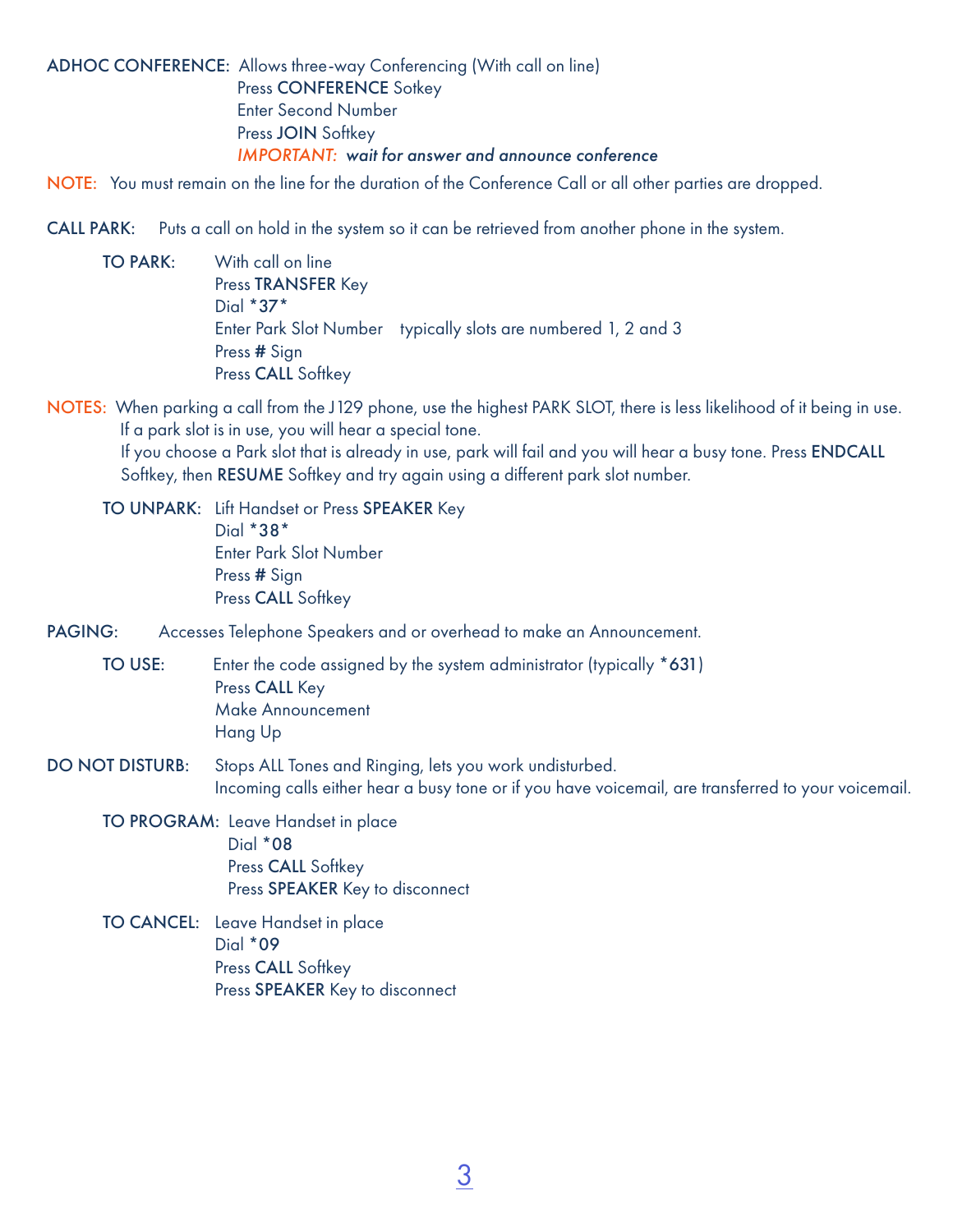# ADDITIONAL FEATURES + USER PROGRAMMING

#### REDIAL: Redials the last number that you dialed

TO USE: Lift HANDSET or Press SPEAKER Key Press OK Key or REDIAL Softkey

CONTACTS: Allows you to program numbers to a personal contact list.

TO PROGRAM: Press CONTACTS Softkey Press MORE Softkey Press NEW Softkey Enter Name using the letters on the dial pad Press Down Arrow Key Enter Phone Number (include any dialing prefix) Press SAVE Softkey

## TO SEARCH: Press CONTACTS Softkey Begin spelling the first or last name using the letters on the dial pad For example, press 7–6–4 to search for Smith. Press CALL Softkey

CALL FORWARD: Programs your phone to ring at another Extension.

|                     | TO PROGRAM EXT: Leave handset in place, Dial *07*, Extension and #, Press CALL Softkey<br>Press SPEAKER Key to disconnect |
|---------------------|---------------------------------------------------------------------------------------------------------------------------|
| <b>TO ACTIVATE:</b> | Leave handset in place, Dial *01 hear tone<br>Press SPEAKER Key to disconnect                                             |
| <b>TO CANCEL:</b>   | Leave handset in place, Dial *02 hear tone<br>Press SPEAKER Key to disconnect                                             |

NOTE: A missed call will return to your voicemail as the call was originally intended for you.

CALL HISTORY (RECENTS): Accesses a list of your recent calls answered, missed, dialed and transferred calls

# TO USE: Press RECENTS

Scroll to number you wish to dial

- TO CALL: Press OK or CALL Softkey
- TO DELETE A NUMBER: Press MAIN MENU Key Press RECENTS Scroll to number you wish to delete Select DETAILS Select DELETE TO DELETE ALL: Press MAIN MENU Key Press RECENTS Press CLEAR ALL TO ADD TO CONTACTS: Press MAIN MENU Key Press RECENTS Press + CONTACTS Softkey Clear the number from the NAME Field

Press **SAVE** Softkey

Enter a Name using the letters on the dial pad

 $\boldsymbol{\varDelta}$